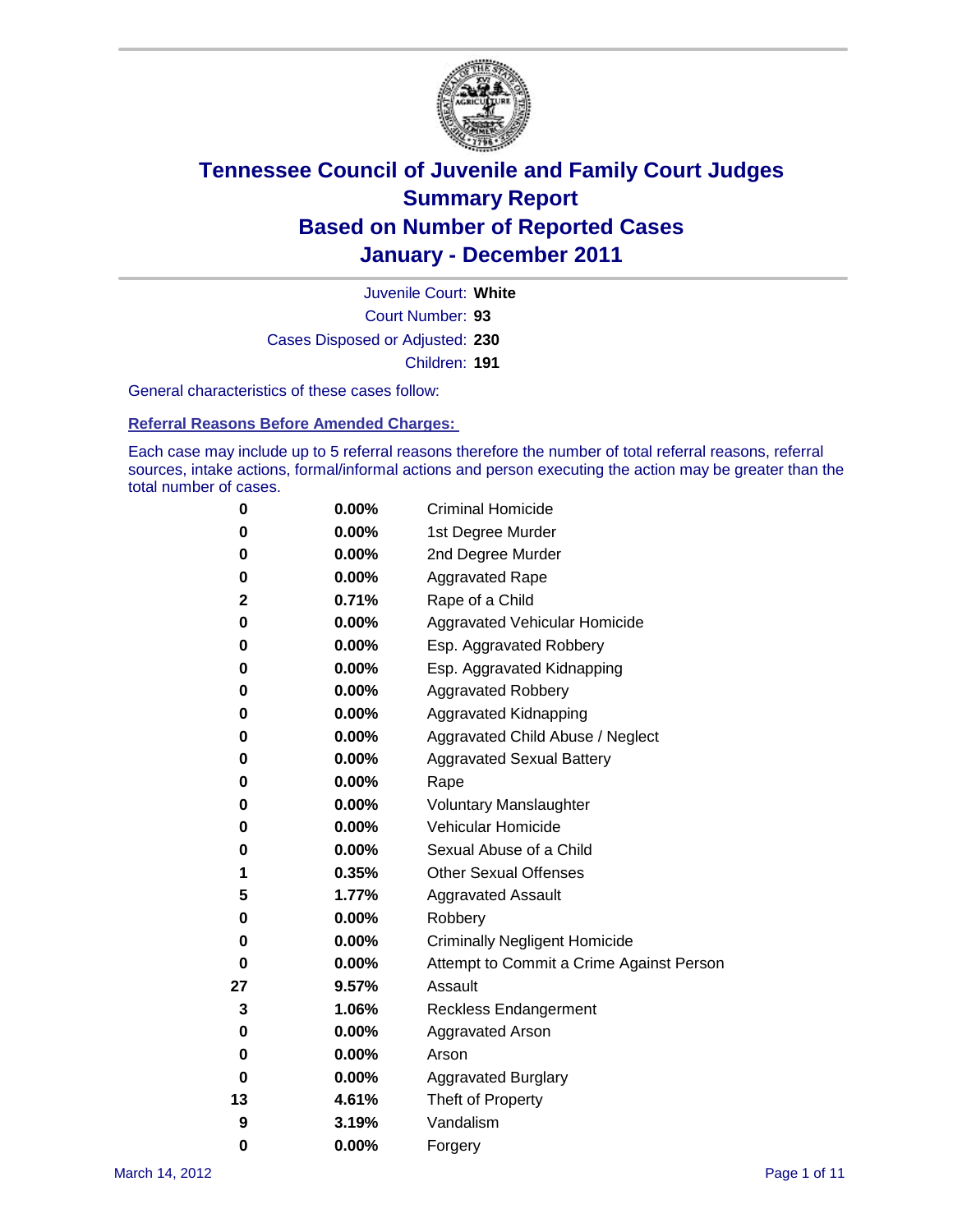

Court Number: **93** Juvenile Court: **White** Cases Disposed or Adjusted: **230** Children: **191**

#### **Referral Reasons Before Amended Charges:**

Each case may include up to 5 referral reasons therefore the number of total referral reasons, referral sources, intake actions, formal/informal actions and person executing the action may be greater than the total number of cases.

| 0            | 0.00%    | <b>Worthless Checks</b>                                     |
|--------------|----------|-------------------------------------------------------------|
| 0            | 0.00%    | Illegal Possession / Fraudulent Use of Credit / Debit Cards |
| 0            | 0.00%    | <b>Burglary</b>                                             |
| 0            | 0.00%    | Unauthorized Use of a Vehicle                               |
| 1            | 0.35%    | <b>Cruelty to Animals</b>                                   |
| 0            | 0.00%    | Sale of Controlled Substances                               |
| 6            | 2.13%    | <b>Other Drug Offenses</b>                                  |
| 7            | 2.48%    | <b>Possession of Controlled Substances</b>                  |
| 0            | 0.00%    | <b>Criminal Attempt</b>                                     |
| 0            | 0.00%    | Carrying Weapons on School Property                         |
| 1            | 0.35%    | Unlawful Carrying / Possession of a Weapon                  |
| 2            | 0.71%    | <b>Evading Arrest</b>                                       |
| 0            | $0.00\%$ | Escape                                                      |
| 0            | 0.00%    | Driving Under Influence (DUI)                               |
| 10           | 3.55%    | Possession / Consumption of Alcohol                         |
| 1            | 0.35%    | Resisting Stop, Frisk, Halt, Arrest or Search               |
| 0            | $0.00\%$ | <b>Aggravated Criminal Trespass</b>                         |
| 0            | $0.00\%$ | Harassment                                                  |
| 0            | 0.00%    | Failure to Appear                                           |
| 0            | 0.00%    | Filing a False Police Report                                |
| 0            | 0.00%    | Criminal Impersonation                                      |
| 4            | 1.42%    | <b>Disorderly Conduct</b>                                   |
| 1            | 0.35%    | <b>Criminal Trespass</b>                                    |
| $\mathbf{2}$ | 0.71%    | <b>Public Intoxication</b>                                  |
| 0            | 0.00%    | Gambling                                                    |
| 62           | 21.99%   | Traffic                                                     |
| 1            | 0.35%    | <b>Local Ordinances</b>                                     |
| 8            | 2.84%    | Violation of Wildlife Regulations                           |
| 0            | 0.00%    | Contempt of Court                                           |
| 26           | 9.22%    | Violation of Probation                                      |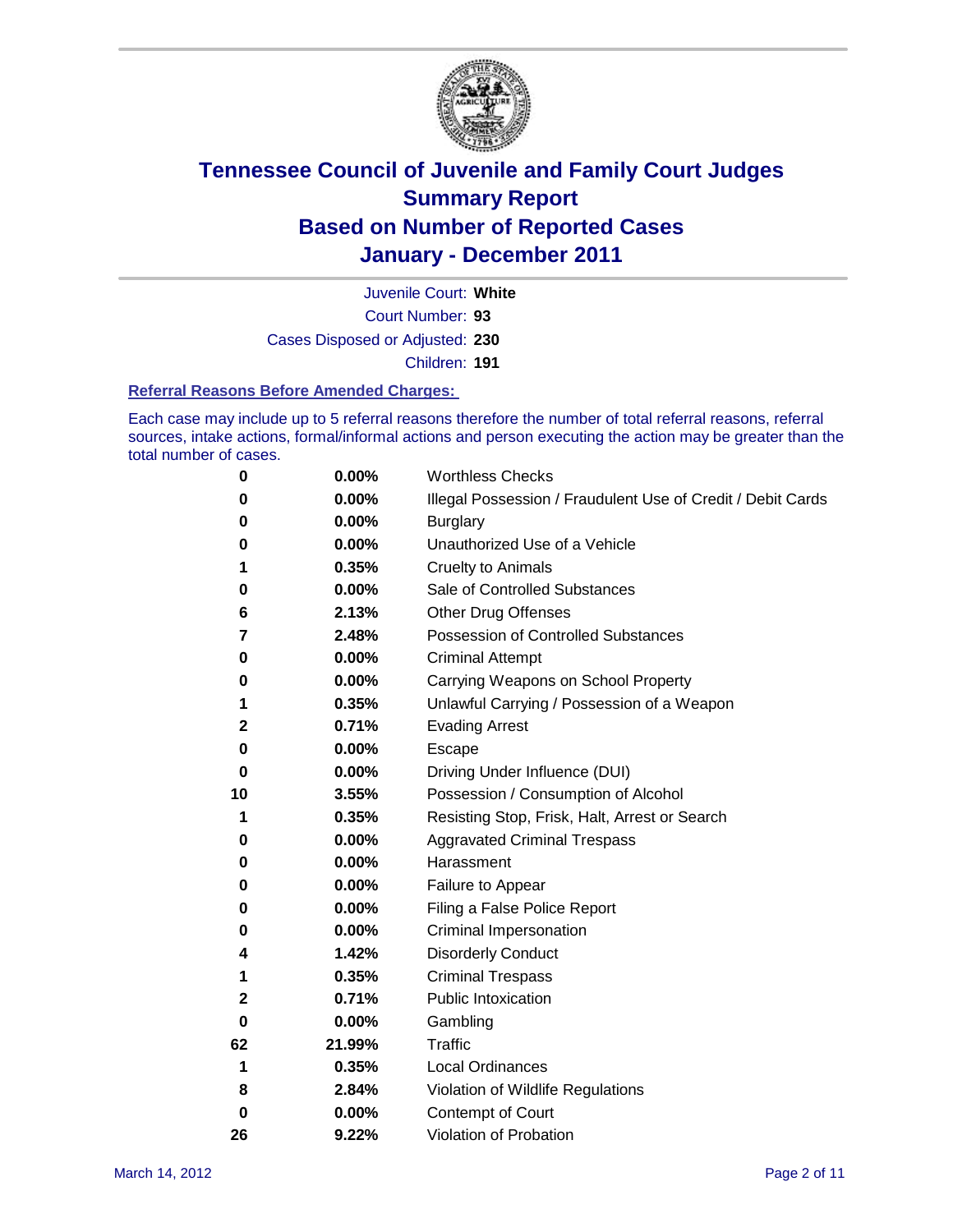

Court Number: **93** Juvenile Court: **White** Cases Disposed or Adjusted: **230** Children: **191**

#### **Referral Reasons Before Amended Charges:**

Each case may include up to 5 referral reasons therefore the number of total referral reasons, referral sources, intake actions, formal/informal actions and person executing the action may be greater than the total number of cases.

| 282               | 100.00%        | <b>Total Referrals</b>                                 |
|-------------------|----------------|--------------------------------------------------------|
| 3                 | 1.06%          | Other                                                  |
| 0                 | 0.00%          | <b>Consent to Marry</b>                                |
| 0                 | 0.00%          | <b>Request for Medical Treatment</b>                   |
| 0                 | 0.00%          | <b>Child Support</b>                                   |
| 4                 | 1.42%          | Paternity / Legitimation                               |
| 0                 | 0.00%          | Visitation                                             |
| 3                 | 1.06%          | Custody                                                |
| 0                 | 0.00%          | <b>Foster Care Review</b>                              |
| 0                 | 0.00%          | <b>Administrative Review</b>                           |
| 0                 | 0.00%          | <b>Judicial Review</b>                                 |
| 0                 | 0.00%          | Violation of Informal Adjustment                       |
| 3                 | 1.06%          | <b>Violation of Pretrial Diversion</b>                 |
| 1                 | 0.35%          | Termination of Parental Rights                         |
| 26                | 9.22%          | Dependency / Neglect                                   |
| 0                 | 0.00%          | <b>Physically Abused Child</b>                         |
| 0                 | 0.00%          | Sexually Abused Child                                  |
| 3                 | 1.06%          | Violation of Curfew                                    |
| 1                 | 0.35%          | Violation of a Valid Court Order                       |
| 20                | 7.09%          | Out-of-State Runaway<br>Possession of Tobacco Products |
| 0                 | 0.71%<br>0.00% | In-State Runaway                                       |
| 3<br>$\mathbf{2}$ | 1.06%          | Truancy                                                |
| 18                | 6.38%          | <b>Unruly Behavior</b>                                 |
| 3                 | 1.06%          | Violation of Aftercare                                 |
|                   |                |                                                        |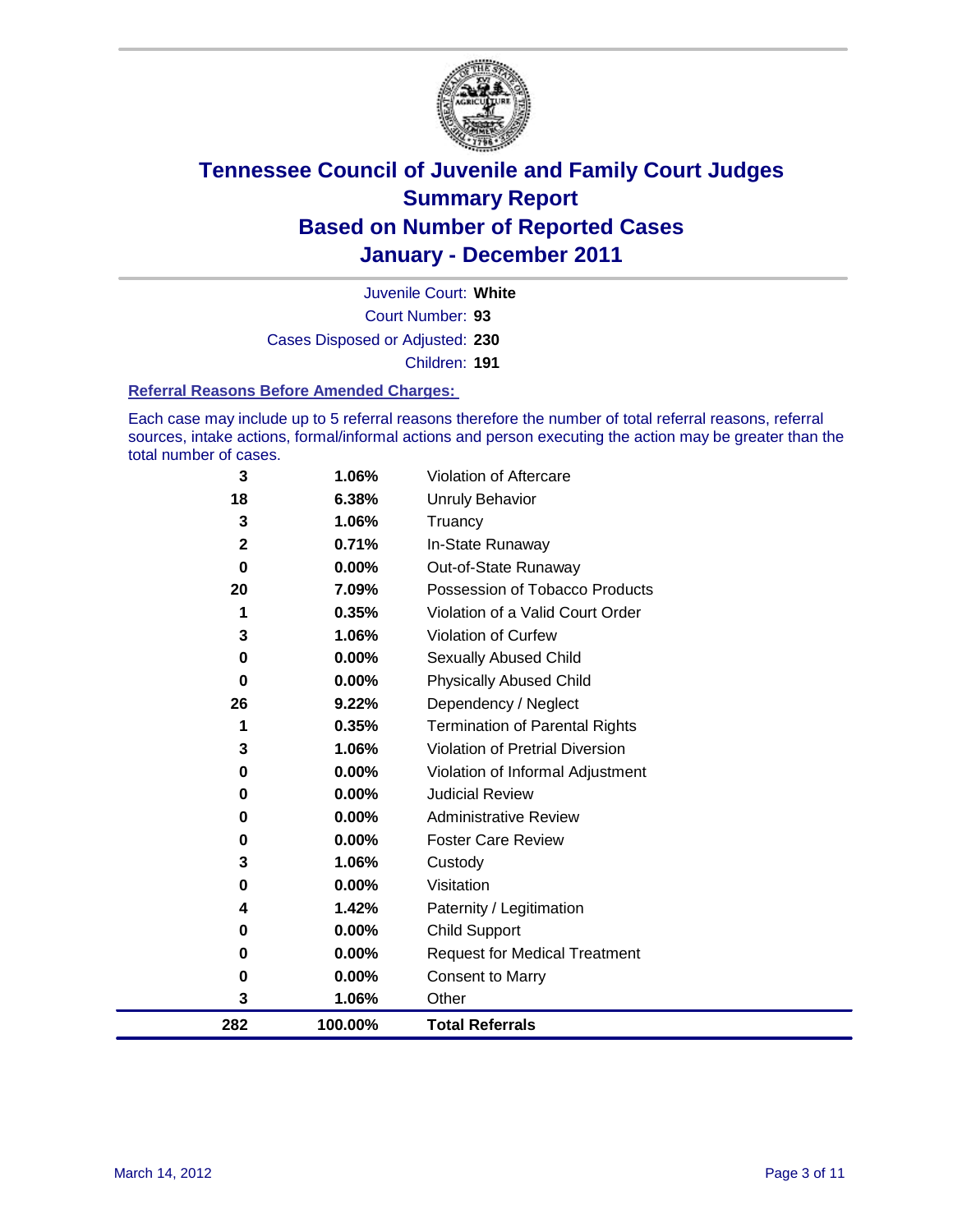

|                            |                                 | Juvenile Court: White             |
|----------------------------|---------------------------------|-----------------------------------|
|                            |                                 | Court Number: 93                  |
|                            | Cases Disposed or Adjusted: 230 |                                   |
|                            |                                 | Children: 191                     |
| <b>Referral Sources: 1</b> |                                 |                                   |
| 131                        | 46.45%                          | <b>Law Enforcement</b>            |
| 27                         | 9.57%                           | Parents                           |
| 4                          | 1.42%                           | <b>Relatives</b>                  |
| 0                          | 0.00%                           | Self                              |
| 40                         | 14.18%                          | School                            |
| 1                          | 0.35%                           | <b>CSA</b>                        |
| 57                         | 20.21%                          | <b>DCS</b>                        |
| 0                          | $0.00\%$                        | Other State Department            |
| $\mathbf 0$                | 0.00%                           | <b>District Attorney's Office</b> |
| 4                          | 1.42%                           | <b>Court Staff</b>                |
| 0                          | 0.00%                           | Social Agency                     |
| 4                          | 1.42%                           | <b>Other Court</b>                |
| 12                         | 4.26%                           | Victim                            |
| 0                          | 0.00%                           | Child & Parent                    |
| 0                          | 0.00%                           | Hospital                          |
| 0                          | 0.00%                           | Unknown                           |
| $\mathbf{2}$               | 0.71%                           | Other                             |
| 282                        | 100.00%                         | <b>Total Referral Sources</b>     |

### **Age of Child at Referral: 2**

| 191 | 100.00%  | <b>Total Child Count</b> |
|-----|----------|--------------------------|
| 0   | $0.00\%$ | <b>Unknown</b>           |
| 1   | 0.52%    | Ages 19 and Over         |
| 64  | 33.51%   | Ages 17 through 18       |
| 67  | 35.08%   | Ages 15 through 16       |
| 29  | 15.18%   | Ages 13 through 14       |
| 4   | 2.09%    | Ages 11 through 12       |
| 26  | 13.61%   | Ages 10 and Under        |
|     |          |                          |

<sup>1</sup> If different than number of Referral Reasons (282), verify accuracy of your court's data.

<sup>2</sup> One child could be counted in multiple categories, verify accuracy of your court's data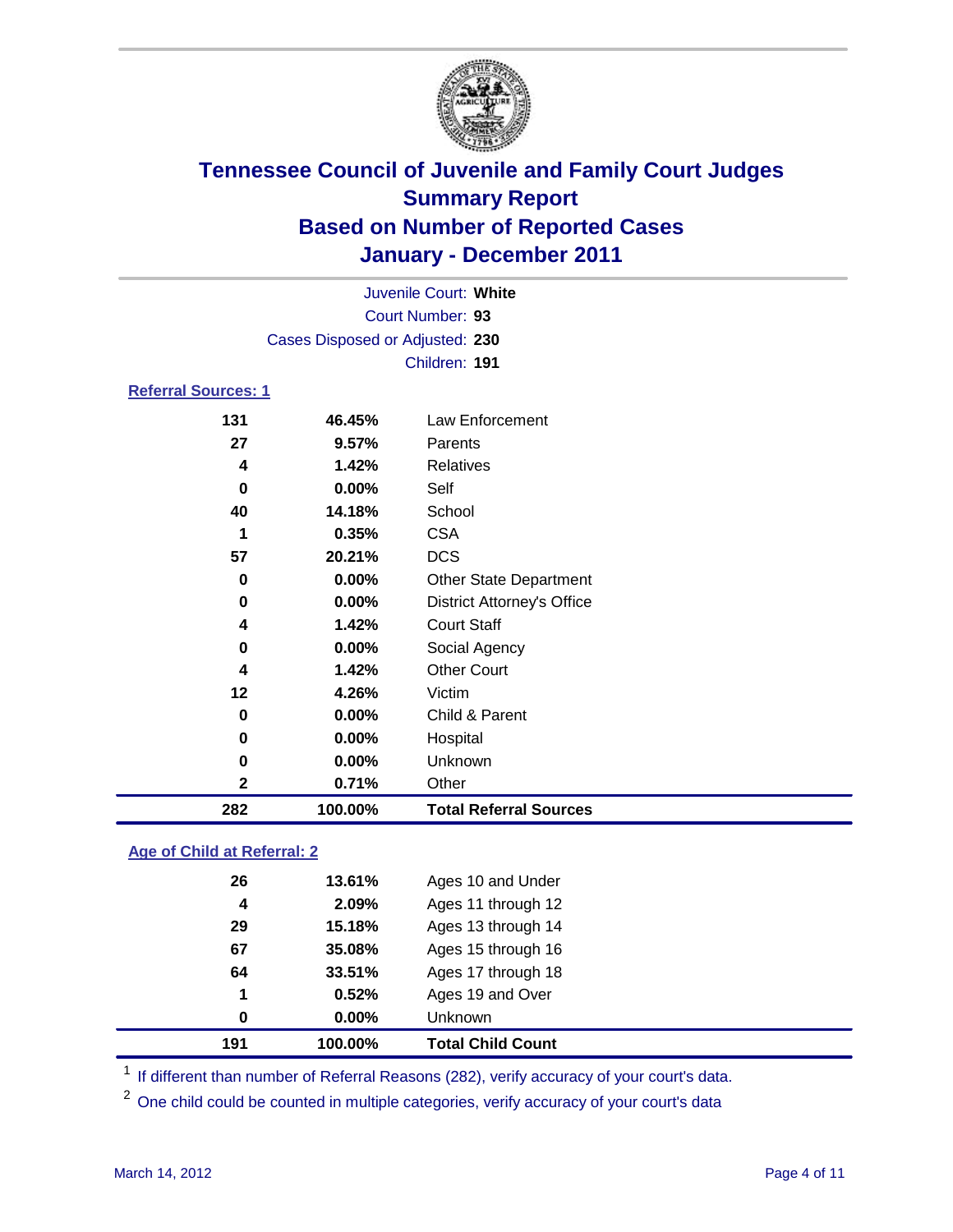

| Juvenile Court: White                   |                                 |                          |  |  |
|-----------------------------------------|---------------------------------|--------------------------|--|--|
|                                         | Court Number: 93                |                          |  |  |
|                                         | Cases Disposed or Adjusted: 230 |                          |  |  |
|                                         |                                 | Children: 191            |  |  |
| Sex of Child: 1                         |                                 |                          |  |  |
| 122                                     | 63.87%                          | Male                     |  |  |
| 69                                      | 36.13%                          | Female                   |  |  |
| $\bf{0}$                                | 0.00%                           | Unknown                  |  |  |
| 191                                     | 100.00%                         | <b>Total Child Count</b> |  |  |
| Race of Child: 1                        |                                 |                          |  |  |
| 179                                     | 93.72%                          | White                    |  |  |
| 5                                       | 2.62%                           | African American         |  |  |
| 0                                       | 0.00%                           | Native American          |  |  |
| $\mathbf 0$                             | 0.00%                           | Asian                    |  |  |
| $\overline{\mathbf{r}}$                 | 3.66%                           | Mixed                    |  |  |
| $\mathbf 0$                             | 0.00%                           | Unknown                  |  |  |
| 191                                     | 100.00%                         | <b>Total Child Count</b> |  |  |
| <b>Hispanic Origin: 1</b>               |                                 |                          |  |  |
| 5                                       | 2.62%                           | Yes                      |  |  |
| 186                                     | 97.38%                          | <b>No</b>                |  |  |
| $\mathbf 0$                             | 0.00%                           | Unknown                  |  |  |
| 191                                     | 100.00%                         | <b>Total Child Count</b> |  |  |
| <b>School Enrollment of Children: 1</b> |                                 |                          |  |  |
| 169                                     | 88.48%                          | Yes                      |  |  |
| 22                                      | 11.52%                          | No                       |  |  |
| $\mathbf 0$                             | 0.00%                           | Unknown                  |  |  |
| 191                                     | 100.00%                         | <b>Total Child Count</b> |  |  |

One child could be counted in multiple categories, verify accuracy of your court's data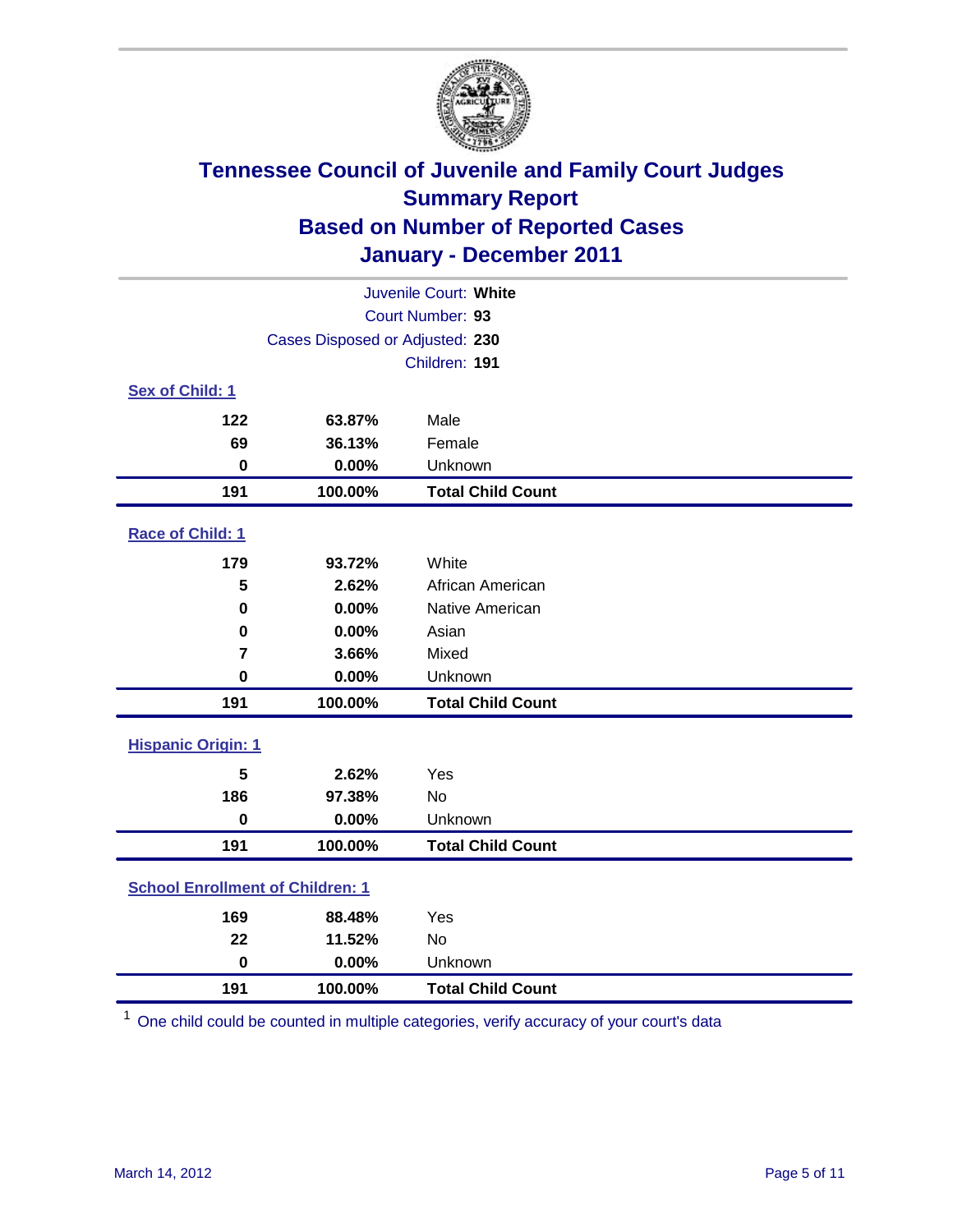

Court Number: **93** Juvenile Court: **White** Cases Disposed or Adjusted: **230** Children: **191**

#### **Living Arrangement of Child at Time of Referral: 1**

| 0<br>0<br>1<br>0<br>0 | $0.00\%$<br>0.00%<br>0.52%<br>0.00%<br>0.00% | In a Residential Center<br>In an Institution<br>Independent<br>Unknown<br>Other |                          |
|-----------------------|----------------------------------------------|---------------------------------------------------------------------------------|--------------------------|
|                       |                                              |                                                                                 |                          |
|                       |                                              |                                                                                 |                          |
|                       |                                              |                                                                                 |                          |
|                       |                                              |                                                                                 |                          |
|                       |                                              |                                                                                 |                          |
|                       |                                              |                                                                                 |                          |
| 8                     | 4.19%                                        | With Foster Family                                                              |                          |
| 4                     | 2.09%                                        | With Adoptive Parents                                                           |                          |
| 15                    | 7.85%                                        | <b>With Relatives</b>                                                           |                          |
| 13                    | 6.81%                                        | With Father                                                                     |                          |
| 83                    | 43.46%                                       | With Mother                                                                     |                          |
| 10                    | 5.24%                                        | With Mother and Stepfather                                                      |                          |
| 9                     | 4.71%                                        | With Father and Stepmother                                                      |                          |
| 47                    | 24.61%                                       | With Both Biological Parents                                                    |                          |
|                       |                                              | 1                                                                               | 0.52%<br>In a Group Home |

### **Type of Detention: 2**

| 230      | 100.00%  | <b>Total Detention Count</b> |  |
|----------|----------|------------------------------|--|
| 0        | $0.00\%$ | Other                        |  |
| 225      | 97.83%   | Does Not Apply               |  |
| 0        | $0.00\%$ | Unknown                      |  |
| 0        | 0.00%    | <b>Psychiatric Hospital</b>  |  |
| $\bf{0}$ | 0.00%    | Jail - No Separation         |  |
| 0        | $0.00\%$ | Jail - Partial Separation    |  |
| 0        | $0.00\%$ | Jail - Complete Separation   |  |
| 5        | 2.17%    | Juvenile Detention Facility  |  |
| 0        | $0.00\%$ | Non-Secure Placement         |  |
|          |          |                              |  |

<sup>1</sup> One child could be counted in multiple categories, verify accuracy of your court's data

<sup>2</sup> If different than number of Cases (230) verify accuracy of your court's data.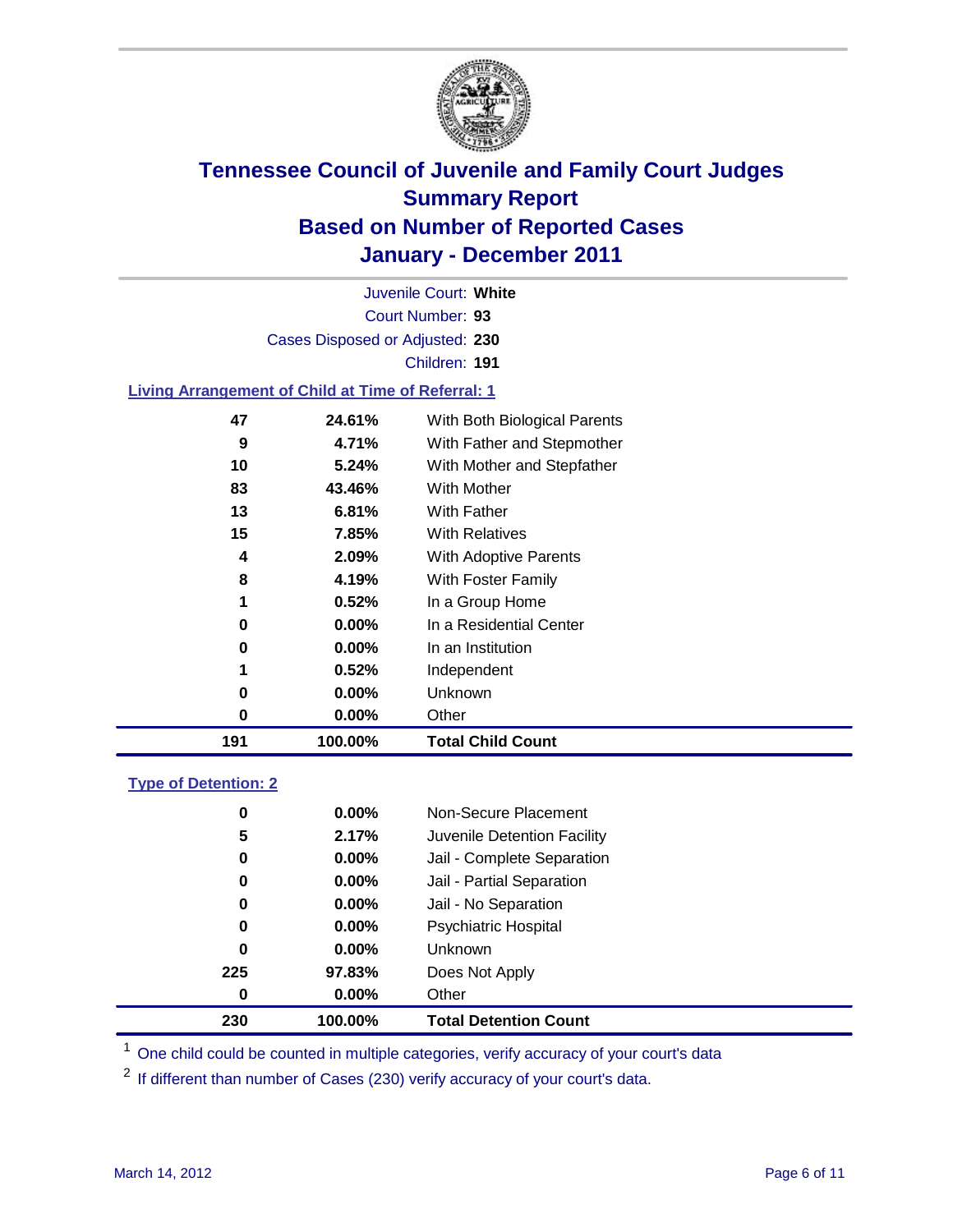

|                                                    | Juvenile Court: White           |                                      |  |  |  |
|----------------------------------------------------|---------------------------------|--------------------------------------|--|--|--|
|                                                    | Court Number: 93                |                                      |  |  |  |
|                                                    | Cases Disposed or Adjusted: 230 |                                      |  |  |  |
|                                                    |                                 | Children: 191                        |  |  |  |
| <b>Placement After Secure Detention Hearing: 1</b> |                                 |                                      |  |  |  |
| $\mathbf 2$                                        | 0.87%                           | Returned to Prior Living Arrangement |  |  |  |
| 1                                                  | 0.43%                           | Juvenile Detention Facility          |  |  |  |
| 0                                                  | 0.00%                           | Jail                                 |  |  |  |
| $\mathbf{2}$                                       | 0.87%                           | Shelter / Group Home                 |  |  |  |
| 0                                                  | 0.00%                           | <b>Foster Family Home</b>            |  |  |  |
| 0                                                  | 0.00%                           | Psychiatric Hospital                 |  |  |  |
| 0                                                  | 0.00%                           | Unknown                              |  |  |  |
| 225                                                | 97.83%                          | Does Not Apply                       |  |  |  |
| 0                                                  | 0.00%                           | Other                                |  |  |  |
| 230                                                | 100.00%                         | <b>Total Placement Count</b>         |  |  |  |
| <b>Intake Actions: 2</b>                           |                                 |                                      |  |  |  |
|                                                    |                                 |                                      |  |  |  |
| 205                                                | 72.70%                          | <b>Petition Filed</b>                |  |  |  |
| 5                                                  | 1.77%                           | <b>Motion Filed</b>                  |  |  |  |
| 72                                                 | 25.53%                          | <b>Citation Processed</b>            |  |  |  |
| 0                                                  | 0.00%                           | Notification of Paternity Processed  |  |  |  |
| $\mathbf 0$                                        | 0.00%                           | Scheduling of Judicial Review        |  |  |  |
| 0                                                  | 0.00%                           | Scheduling of Administrative Review  |  |  |  |
| 0                                                  | 0.00%                           | Scheduling of Foster Care Review     |  |  |  |
| 0                                                  | 0.00%                           | Unknown                              |  |  |  |
| 0                                                  | 0.00%                           | Does Not Apply                       |  |  |  |
| $\pmb{0}$                                          | 0.00%                           | Other                                |  |  |  |
|                                                    |                                 |                                      |  |  |  |

<sup>1</sup> If different than number of Cases (230) verify accuracy of your court's data.

<sup>2</sup> If different than number of Referral Reasons (282), verify accuracy of your court's data.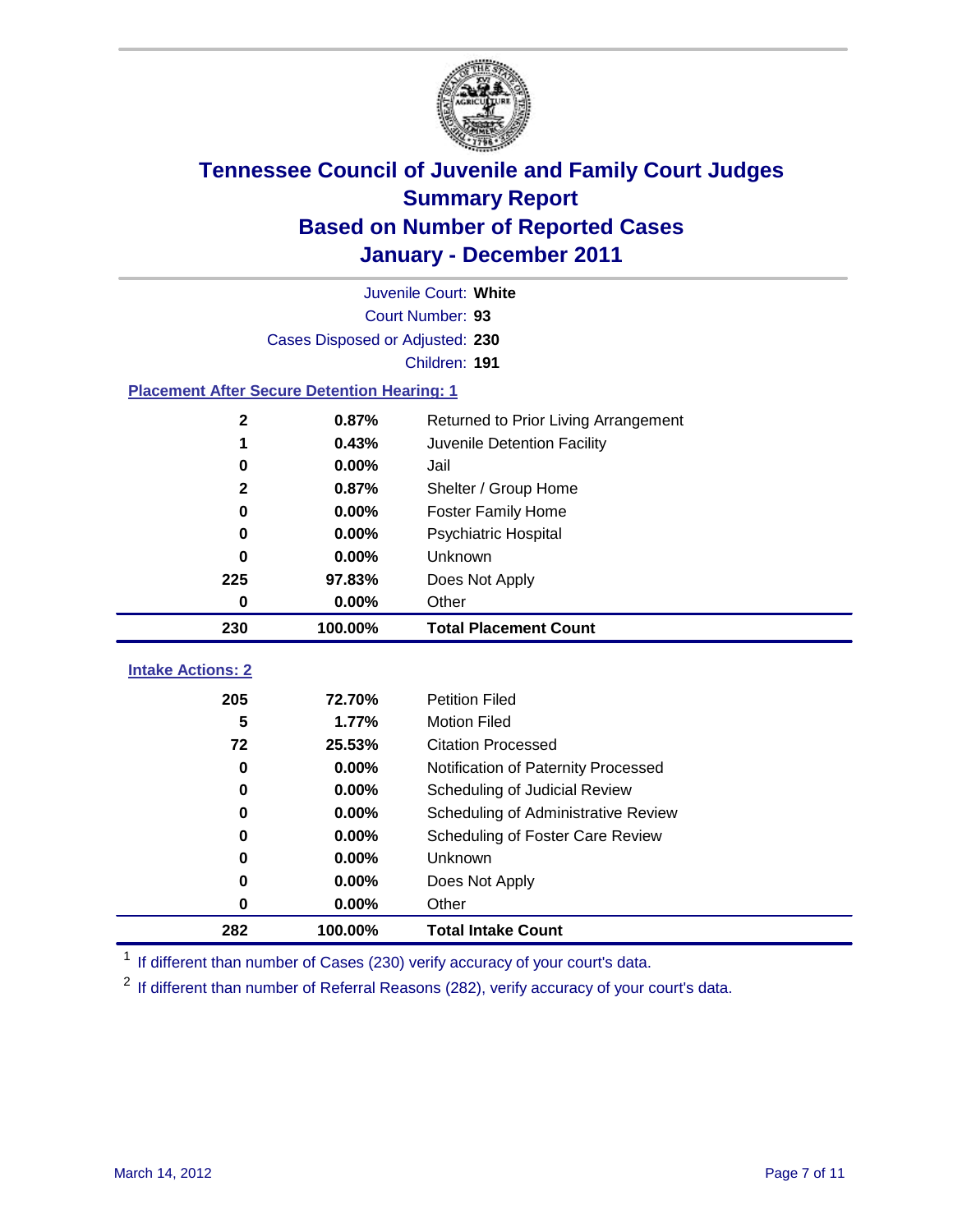

Court Number: **93** Juvenile Court: **White** Cases Disposed or Adjusted: **230** Children: **191**

#### **Last Grade Completed by Child: 1**

| 191          | 100.00% | <b>Total Child Count</b> |  |
|--------------|---------|--------------------------|--|
| $\mathbf 0$  | 0.00%   | Other                    |  |
| 0            | 0.00%   | Unknown                  |  |
| 0            | 0.00%   | Never Attended School    |  |
| 1            | 0.52%   | Graduated                |  |
| $\mathbf{2}$ | 1.05%   | <b>GED</b>               |  |
| 1            | 0.52%   | Non-Graded Special Ed    |  |
| 1            | 0.52%   | 12th Grade               |  |
| 27           | 14.14%  | 11th Grade               |  |
| 48           | 25.13%  | 10th Grade               |  |
| 32           | 16.75%  | 9th Grade                |  |
| 27           | 14.14%  | 8th Grade                |  |
| 16           | 8.38%   | 7th Grade                |  |
| 9            | 4.71%   | 6th Grade                |  |
| $\mathbf{2}$ | 1.05%   | 5th Grade                |  |
| $\mathbf{2}$ | 1.05%   | 4th Grade                |  |
| 0            | 0.00%   | 3rd Grade                |  |
| 3            | 1.57%   | 2nd Grade                |  |
| $\mathbf{2}$ | 1.05%   | 1st Grade                |  |
| 1            | 0.52%   | Kindergarten             |  |
| 0            | 0.00%   | Preschool                |  |
| 17           | 8.90%   | Too Young for School     |  |

### **Enrolled in Special Education: 1**

| 191 | 100.00%  | <b>Total Child Count</b> |
|-----|----------|--------------------------|
| 0   | $0.00\%$ | <b>Unknown</b>           |
| 183 | 95.81%   | No.                      |
| 8   | 4.19%    | Yes                      |
|     |          |                          |

One child could be counted in multiple categories, verify accuracy of your court's data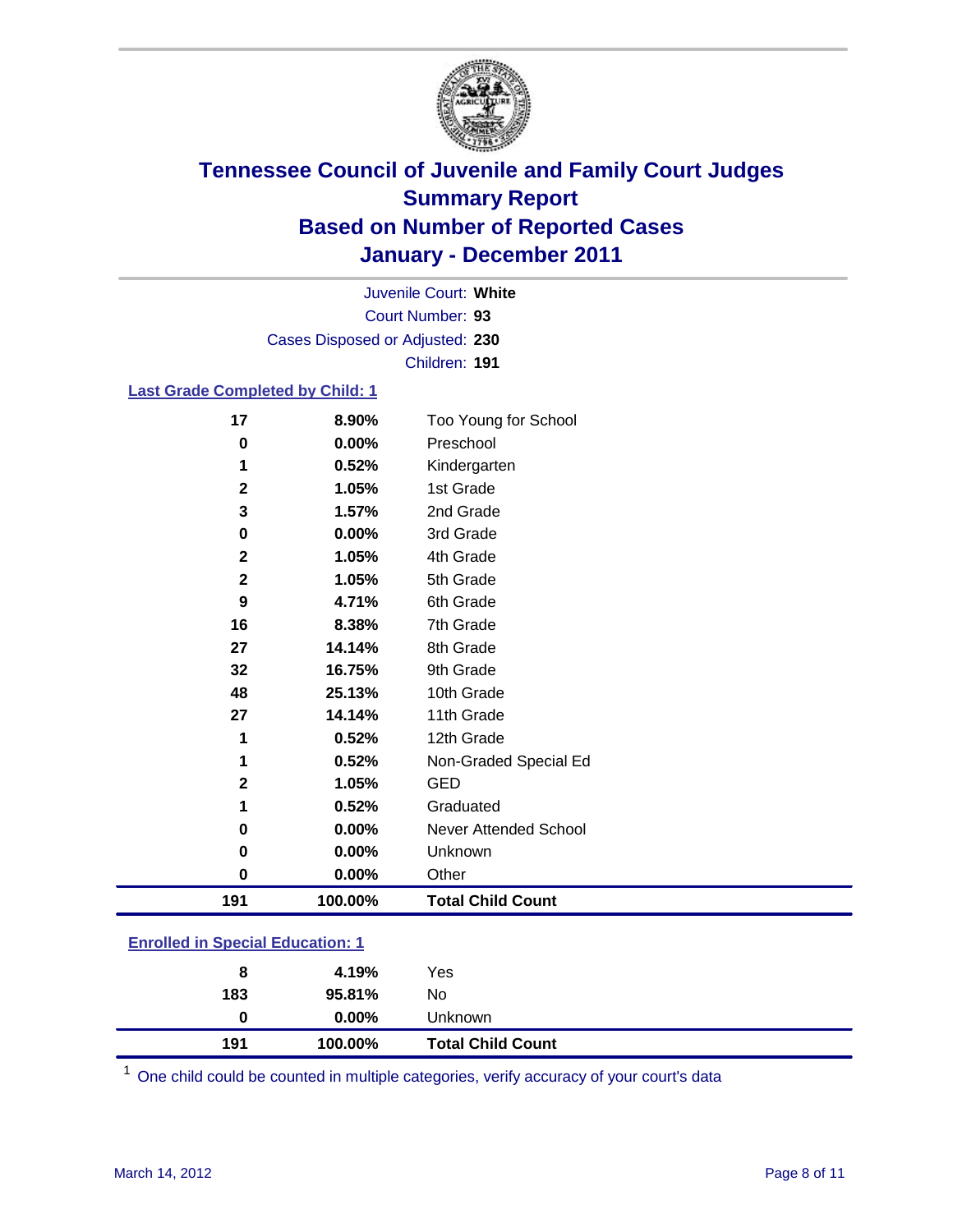

|                              | Juvenile Court: White           |                           |  |  |
|------------------------------|---------------------------------|---------------------------|--|--|
|                              |                                 | Court Number: 93          |  |  |
|                              | Cases Disposed or Adjusted: 230 |                           |  |  |
|                              |                                 | Children: 191             |  |  |
| <b>Action Executed By: 1</b> |                                 |                           |  |  |
| 282                          | 100.00%                         | Judge                     |  |  |
| 0                            | $0.00\%$                        | Magistrate                |  |  |
| 0                            | $0.00\%$                        | <b>YSO</b>                |  |  |
| 0                            | 0.00%                           | Other                     |  |  |
| 0                            | 0.00%                           | Unknown                   |  |  |
| 282                          | 100.00%                         | <b>Total Action Count</b> |  |  |

#### **Formal / Informal Actions: 1**

| 78           | 27.66%   | Dismissed                                        |
|--------------|----------|--------------------------------------------------|
| 0            | $0.00\%$ | Retired / Nolle Prosequi                         |
| 77           | 27.30%   | <b>Complaint Substantiated Delinquent</b>        |
| 61           | 21.63%   | <b>Complaint Substantiated Status Offender</b>   |
| 25           | 8.87%    | <b>Complaint Substantiated Dependent/Neglect</b> |
| 0            | 0.00%    | <b>Complaint Substantiated Abused</b>            |
| 0            | $0.00\%$ | <b>Complaint Substantiated Mentally III</b>      |
| $\mathbf{2}$ | 0.71%    | Informal Adjustment                              |
| 25           | 8.87%    | <b>Pretrial Diversion</b>                        |
| 0            | $0.00\%$ | <b>Transfer to Adult Court Hearing</b>           |
| 0            | $0.00\%$ | Charges Cleared by Transfer to Adult Court       |
| 11           | 3.90%    | Special Proceeding                               |
| 1            | 0.35%    | <b>Review Concluded</b>                          |
| $\mathbf{2}$ | 0.71%    | Case Held Open                                   |
| 0            | $0.00\%$ | Other                                            |
| 0            | $0.00\%$ | <b>Unknown</b>                                   |
| 282          | 100.00%  | <b>Total Action Count</b>                        |

<sup>1</sup> If different than number of Referral Reasons (282), verify accuracy of your court's data.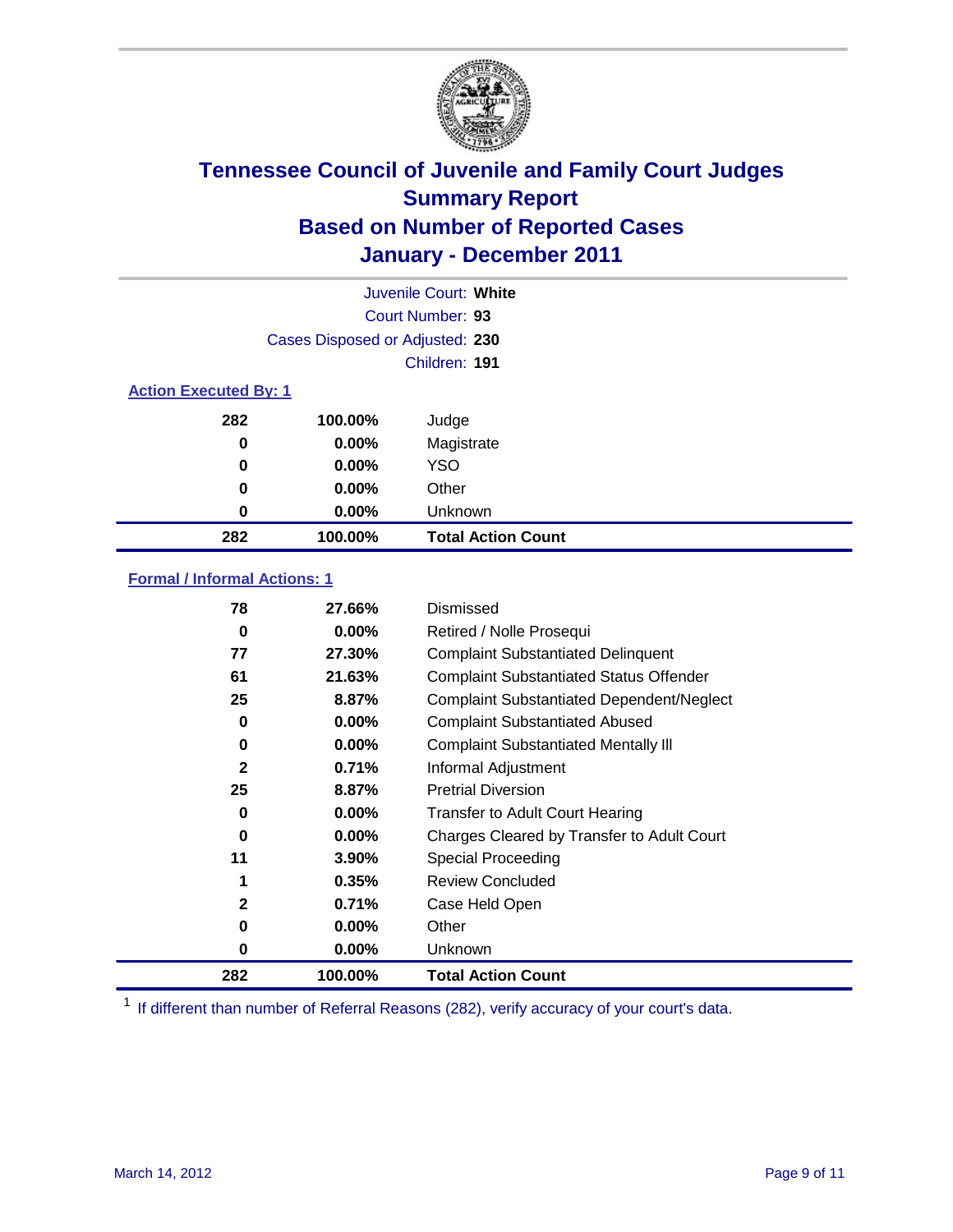

|                       |                                 | Juvenile Court: White                                 |
|-----------------------|---------------------------------|-------------------------------------------------------|
|                       |                                 | Court Number: 93                                      |
|                       | Cases Disposed or Adjusted: 230 |                                                       |
|                       |                                 | Children: 191                                         |
| <b>Case Outcomes:</b> |                                 | There can be multiple outcomes for one child or case. |
| 45                    | 9.76%                           | <b>Case Dismissed</b>                                 |
| 0                     | 0.00%                           | Case Retired or Nolle Prosequi                        |
| 22                    | 4.77%                           | Warned / Counseled                                    |
| 1                     | 0.22%                           | Held Open For Review                                  |
| 6                     | 1.30%                           | Supervision / Probation to Juvenile Court             |
| 0                     | 0.00%                           | <b>Probation to Parents</b>                           |
| 14                    | 3.04%                           | Referral to Another Entity for Supervision / Service  |
| 10                    | 2.17%                           | Referred for Mental Health Counseling                 |
| 12                    | 2.60%                           | Referred for Alcohol and Drug Counseling              |
| 0                     | 0.00%                           | <b>Referred to Alternative School</b>                 |
| 0                     | 0.00%                           | Referred to Private Child Agency                      |
| 17                    | 3.69%                           | Referred to Defensive Driving School                  |
| 0                     | 0.00%                           | Referred to Alcohol Safety School                     |
| 13                    | 2.82%                           | Referred to Juvenile Court Education-Based Program    |
| 6                     | 1.30%                           | Driver's License Held Informally                      |
| 0                     | 0.00%                           | <b>Voluntary Placement with DMHMR</b>                 |
| 0                     | 0.00%                           | <b>Private Mental Health Placement</b>                |
| 0                     | 0.00%                           | <b>Private MR Placement</b>                           |
| 0                     | 0.00%                           | Placement with City/County Agency/Facility            |
| 1                     | 0.22%                           | Placement with Relative / Other Individual            |
| 47                    | 10.20%                          | Fine                                                  |
| 10                    | 2.17%                           | <b>Public Service</b>                                 |
| 5                     | 1.08%                           | Restitution                                           |
| 0                     | 0.00%                           | <b>Runaway Returned</b>                               |
| 5                     | 1.08%                           | No Contact Order                                      |
| 0                     | 0.00%                           | Injunction Other than No Contact Order                |
| 6                     | 1.30%                           | <b>House Arrest</b>                                   |
| 0                     | 0.00%                           | <b>Court Defined Curfew</b>                           |
| 0                     | 0.00%                           | Dismissed from Informal Adjustment                    |
| 0                     | $0.00\%$                        | <b>Dismissed from Pretrial Diversion</b>              |
| 0                     | 0.00%                           | Released from Probation                               |
| 0                     | $0.00\%$                        | <b>Transferred to Adult Court</b>                     |
| 0                     | 0.00%                           | <b>DMHMR Involuntary Commitment</b>                   |